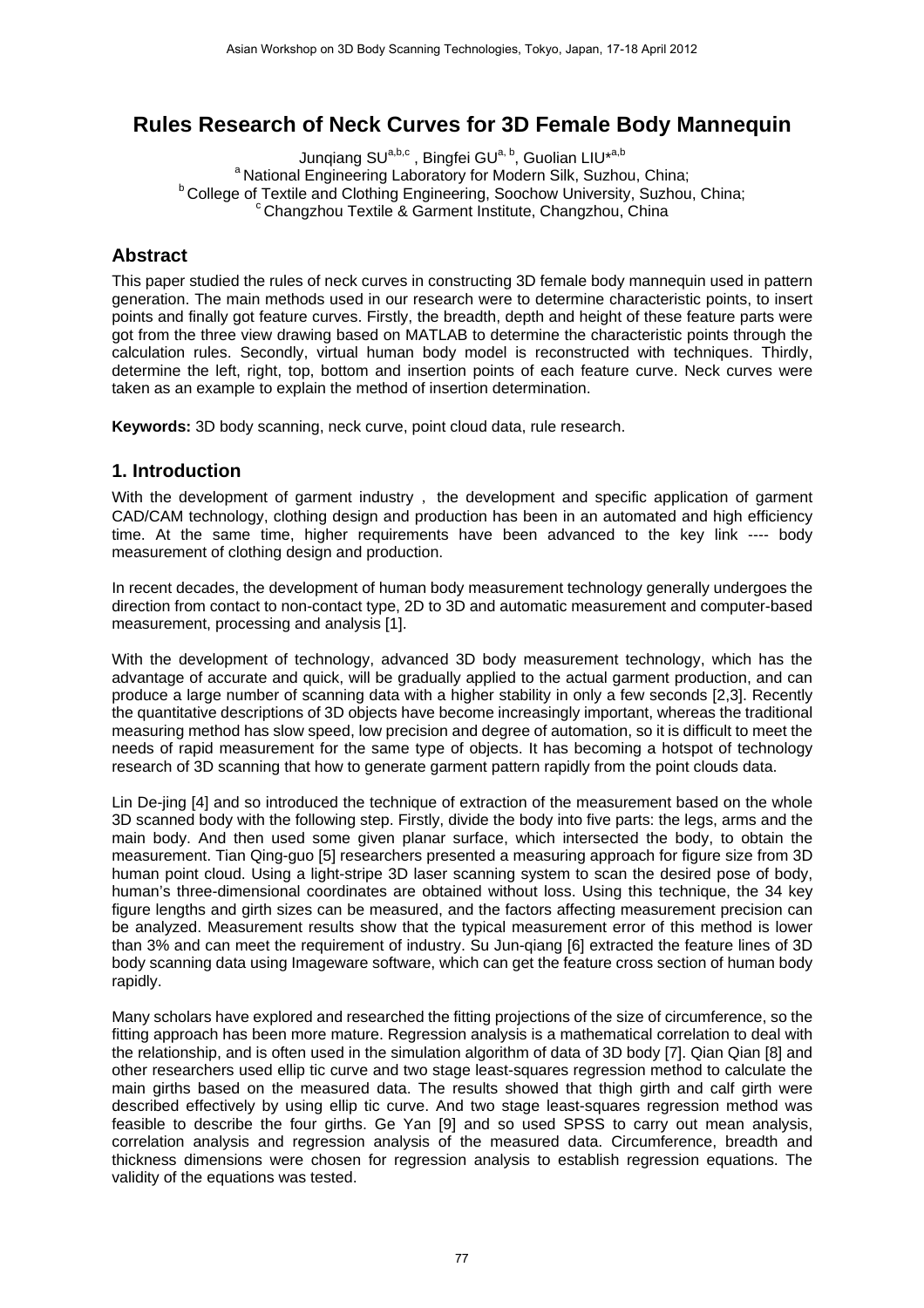Based on 3D point-cloud data, this study probes the determination of neck curves. First, the width and thickness of neck were extracted by Matlab from the three view drawing of human body. Second, the key feature point on front/back neck was studied by special rules with the help of insertion points. Third, regression was established by using SPSS to illustrate the relationship among these feature points and insertion points. This study completed part of the work for the conversion from 3D garment pattern to 2D, while provides a new idea for the determination of other baselines in the garment pattern.

# **2. Experimental methods**

### **2.1. Objects and time of measurement**

In this study, 201 female students at school, aged 18 to 26 years old, height 145 ~ 178cm, weight 40 ~ 71kg of Soochow University were measured between August 2009 to March 2010. The feature points and lines were shown in figure 1, which were extracted by using Matlab from the data of 3D human body scanning.



Fig.1. Feature points and lines Fig. 2. TNC and RNC



B

## **2.2. Projects of study**

In this study, neck curves were divided into the top neck curves (TNC) and the root neck curves (RNC) and studied separately, as shown in figure 2. In this article, we took the TNC as an example to illustrate our method of research for the rules of neck curves.

### **2.3. Study of the top neck curves**

The profile of TNC was obtained by the cross section through the thinnest part of the neck. The method described as follows.

A. Determination of the width and thickness of TNC. We determined the left and right points A and B as the width of neck curve by Matlab in the front view of neck cross-section diagram. And then we linked the two points and made perpendicular line of the line in the left view. The top and bottom points C and D were gotten, which were the most exterior points of the certain area, and the O was the cross point of AB and CD, as shown in Figure 3. We defined the width of TNC as JK, which delegates the length of AB and the thickness of TNC as JH (length of CD), the thickness of the front neck as QJH (the length of CO), the thickness of the back neck as HJH (length of OD).





B. Determination of the section on TNC. We measured the distance between the left point and the middle point of neck width line and then trisected. Making the perpendicular line across each triplicate point which jointed the waist curve on  $A_1$ ,  $A_2$ ,  $B_1$  and  $B_2$ , the result is shown in Figure 4.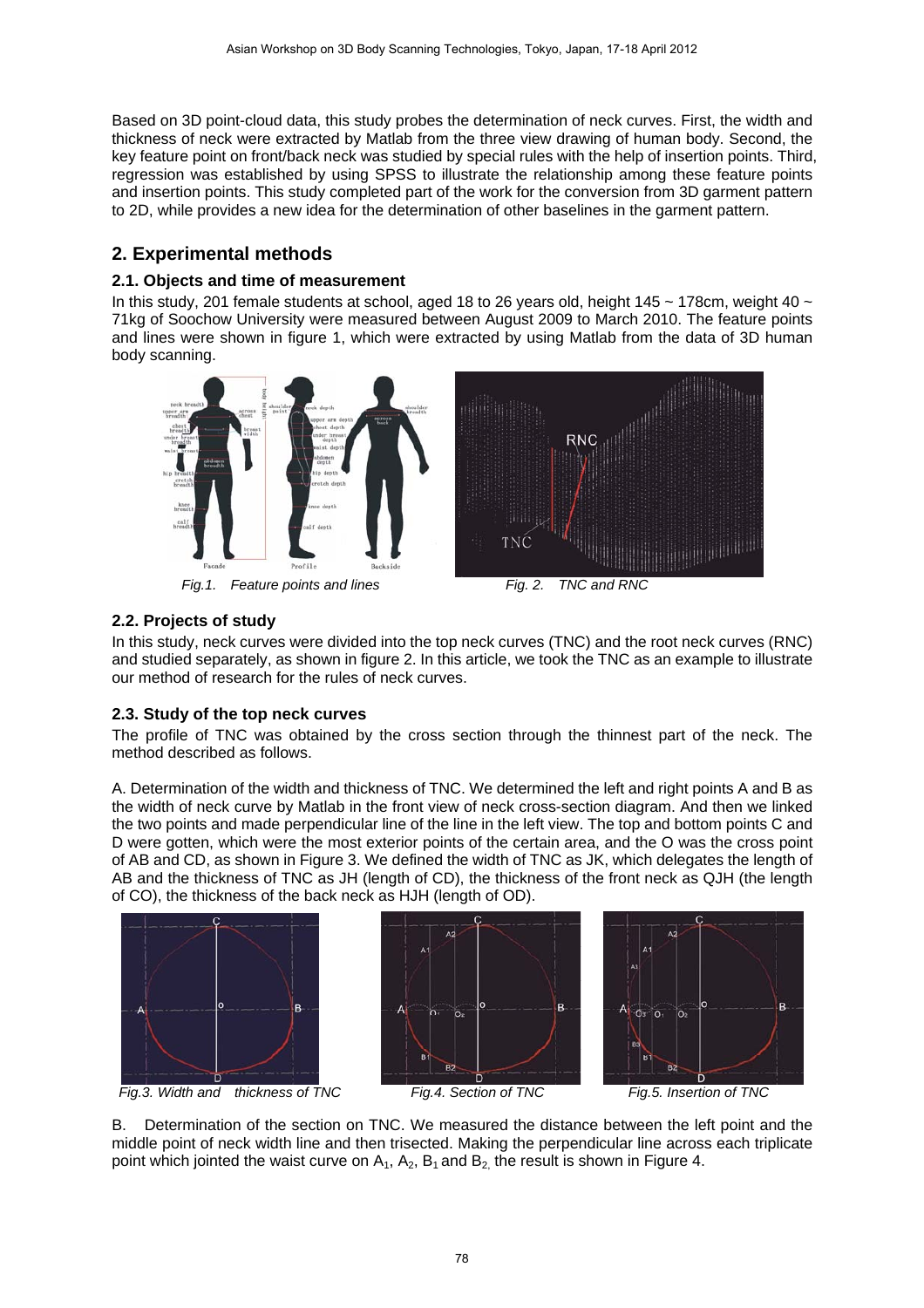C. Determination of the Insertion points. For the reason that the left and right slope of neck curve was too big that insect three points cannot obtain the best result of simulation by using 3D-B curve. So another insect-point is added between the left point and the first triplicate point. Then the perpendicular line was made to link the neck curve on A3 and B3 which is shown in Figure 5.

D. Measurement. The perpendicular distance between  $A_1$ ,  $A_2$ ,  $A_3$ ,  $B_1$ ,  $B_2$ ,  $B_3$  and neck width line was measured. There were three groups of data: the thickness of the whole neck (CD), the thickness of front neck ( CO,  $A_1O_1$ ,  $A_2O_2$ ,  $A_3O_3$ ), the thickness of back neck (DO,  $B_1O_1$ ,  $B_2O_2$ ,  $B_3O_3$ ).

### **2.4. Rules of TNC**

### *2.4.1. Correlation Analysis*

The correlation analysis among the groups above was studied before the regression. We analyzed their correlation with SPSS and the results shown in table 1-3 as follows. In Tables, QJH means "thickness of front neck" (CO), HJH means "thickness of back neck" (DO), JH means "thickness of neck" (CD), JK means "width of neck" (AB).

|    |                     | QJH     |
|----|---------------------|---------|
|    | Pearson Correlation | 0.786** |
| JH | Sig.(2-tailed)      | 0.000   |
|    |                     | 425     |

#### *Table 1 Correlation Analysis on Thickness*

#### *Table 2 Correlation Analysis on Front Insert Point*

|            |                            | $A_1O_1$  | $A_2O_2$  |
|------------|----------------------------|-----------|-----------|
|            | <b>Pearson Correlation</b> | $0.869**$ | $0.760**$ |
| <b>QJH</b> | Sig.(2-tailed)             | 0.000     | 0.000     |
|            | N                          | 425       | 425       |

#### *Table 3 Correlation Analysis on Back Insert Point*

|     |                     | $B_1O_1$  | $B_2O_2$  |
|-----|---------------------|-----------|-----------|
|     | Pearson Correlation | $0.802**$ | $0.788**$ |
| HJH | Sig.(2-tailed)      | 0.000     | 0.000     |
|     |                     | 425       | 425       |

It shows that 1) the Pearson coefficient of correlation between QJH and JH is 0.786, the level of significance of two-tailed test was  $0.000 < 0.01$ , which means they are significant correlation. 2) The Pearson coefficient of correlation between A1O1 and QJH is 0.869, the level of significance of two-tailed test was  $0.000 \le 0.01$ , which means they are significant correlation. 3) The Pearson coefficient of correlation between A2O2 and QJH is 0.760, the level of significance of two-tailed test was  $0.000 \le 0.01$ , which means they are significant correlation. 4) The Pearson coefficient of correlation between B1O1 and HJH is 0.802, the level of significance of two-tailed test was 0.000< 0.01, which means they are significant correlation. 5) The Pearson coefficient of correlation between B2O2 and HJH is 0.788, the level of significance of two-tailed test was 0.000  $<$  0.01, which means they are significant correlation. It shows that the three groups of data are significant correlation on the level 0.01. It is feasible to study them with regression.

### *2.4.2. Regression Analysis*

We took the QJH as the dependent variable as well as JH as the independent variable. The scatter diagram shows that they are linear. Therefore, we suppose the regression model as: Y=a+bX. The result of regression is: Y=1.236+0.715X, (Y—QJH, X—JH), as shown in Table 4.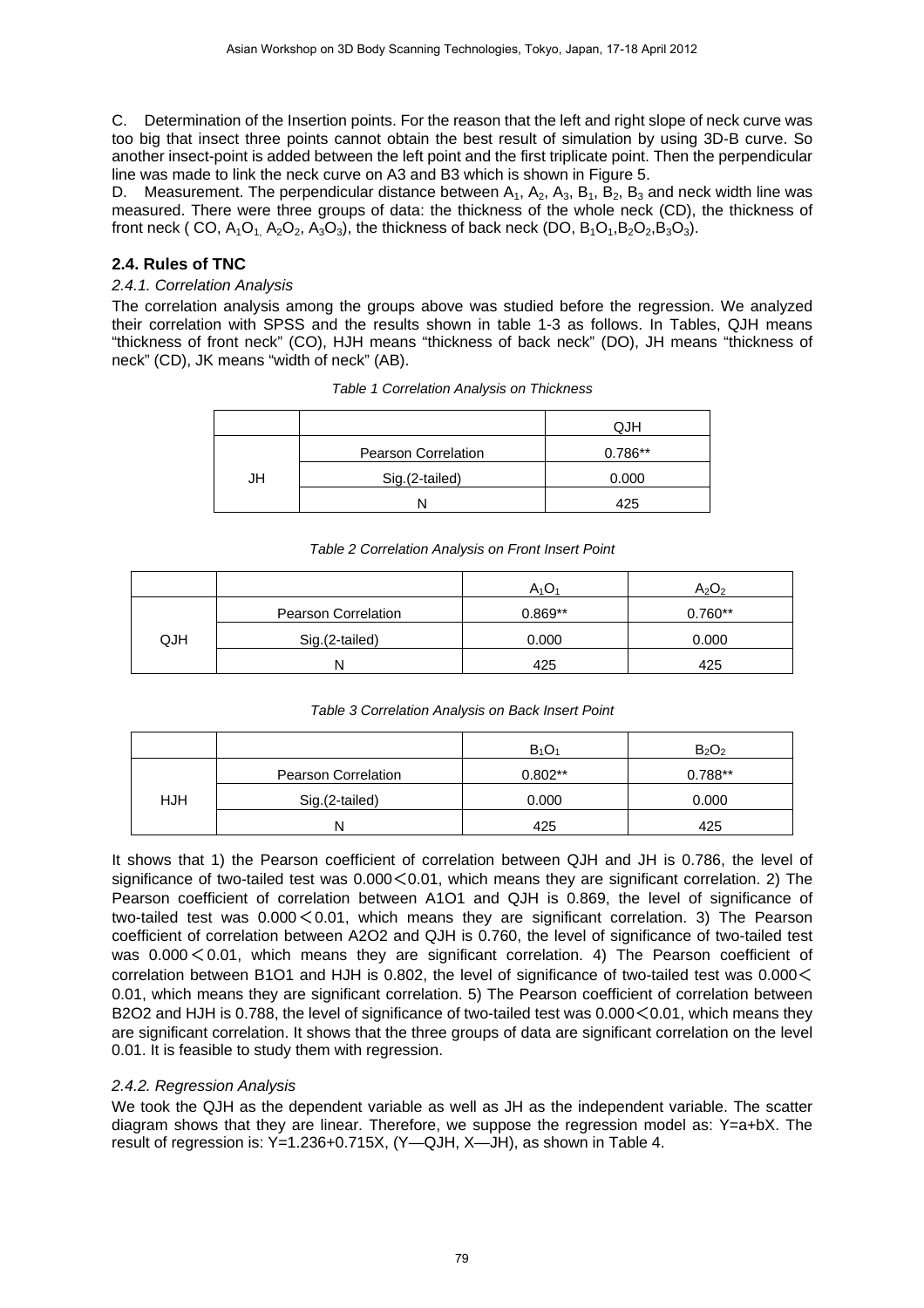| Model                      |            | Unstandardized Coefficients |            | <b>Standardized Coefficients</b> |       |       |
|----------------------------|------------|-----------------------------|------------|----------------------------------|-------|-------|
|                            |            | B                           | Std. Error | <b>Beta</b>                      |       | Sig.  |
|                            | (Constant) | 1.236                       | 1.276      |                                  | 0.968 | 0.338 |
|                            | JH         | 0.715                       | 0.092      | 0.740                            | 7.772 | 0.000 |
| a. Dependent Variable: QJH |            |                             |            |                                  |       |       |

### *Table 4 The regression result of QJH*

We took A1O1, A2O2 as the dependent variable, the QJH as the independent variable. The scatter diagram shows that they are linear. And the regression is: Y=0.799X-0.065, (Y—OA1, X—QJH) and Y=0.928X-2.281, (Y—OA2, X—QJH), as shown in Table 5~6.

*Table 5 The regression result of A1O1*

| Model                             |            | Unstandardized Coefficients |            | <b>Standardized Coefficients</b> |          | Sig.  |  |
|-----------------------------------|------------|-----------------------------|------------|----------------------------------|----------|-------|--|
|                                   |            | B                           | Std. Error | <b>Beta</b>                      |          |       |  |
|                                   | (Constant) | $-0.065$                    | 0.403      |                                  | $-0.162$ | 0.372 |  |
|                                   | <b>QJH</b> | 0.799                       | 0.065      | 0.869                            | 12.320   | 0.000 |  |
| a. Dependent Variable: $A_1O_1$ . |            |                             |            |                                  |          |       |  |

#### *Table 6 The regression result of A2O2*

 $\overline{\phantom{a}}$ 

| Model                                                  |            | Unstandardized Coefficients |            | <b>Standardized Coefficients</b> |          |       |
|--------------------------------------------------------|------------|-----------------------------|------------|----------------------------------|----------|-------|
|                                                        |            | В                           | Std. Error | <b>Beta</b>                      |          | Sig.  |
|                                                        | (Constant) | $-2.281$                    | 0.517      |                                  | $-4.415$ | 0.007 |
|                                                        | <b>QJH</b> | 0.928                       | 0.085      | 0.980                            | 10.877   | 0.000 |
| a. Dependent Variable: A <sub>2</sub> O <sub>2</sub> . |            |                             |            |                                  |          |       |

We took  $B_1O_1$ ,  $B_2O_2$  as the dependent variable, the HJH as the independent variable. The scatter diagram shows that they are linear. The result of regression analysis was Y=0.411+0.743X, (Y—OB<sub>1</sub>, X—HJH) and Y=0.479+0.709X,  $(Y=OB_2, X=HJH)$ , as shown in Table 7~8.

|  |  | Table 7 The regression result of $B_1O_1$ |  |  |
|--|--|-------------------------------------------|--|--|
|--|--|-------------------------------------------|--|--|

| Model          |                                 | Unstandardized Coefficients |            | <b>Standardized Coefficients</b> |       | Sig.  |  |
|----------------|---------------------------------|-----------------------------|------------|----------------------------------|-------|-------|--|
|                |                                 | в                           | Std. Error | <b>Beta</b>                      |       |       |  |
| $\overline{1}$ | (Constant)                      | 0.411                       | 0.364      |                                  | 1.129 | 0.264 |  |
|                | <b>IHJH</b>                     | 0.743                       | 0.079      | 0.802                            | 9.398 | 0.000 |  |
|                | a. Dependent Variable: $B_1O_1$ |                             |            |                                  |       |       |  |

| Table 8 The regression result of $B_2O_2$ |  |  |  |  |  |  |
|-------------------------------------------|--|--|--|--|--|--|
|-------------------------------------------|--|--|--|--|--|--|

| Model |                                 | Unstandardized Coefficients |            | <b>Standardized Coefficients</b> |       | Sig.  |  |
|-------|---------------------------------|-----------------------------|------------|----------------------------------|-------|-------|--|
|       |                                 | В                           | Std. Error | <b>Beta</b>                      |       |       |  |
|       | (Constant)                      | 0.479                       | 0.794      |                                  | 0.603 | 0.273 |  |
|       | HJH                             | 0.709                       | 0.164      | 0.888                            | 9.311 | 0.000 |  |
|       | a. Dependent Variable: $B_2O_2$ |                             |            |                                  |       |       |  |